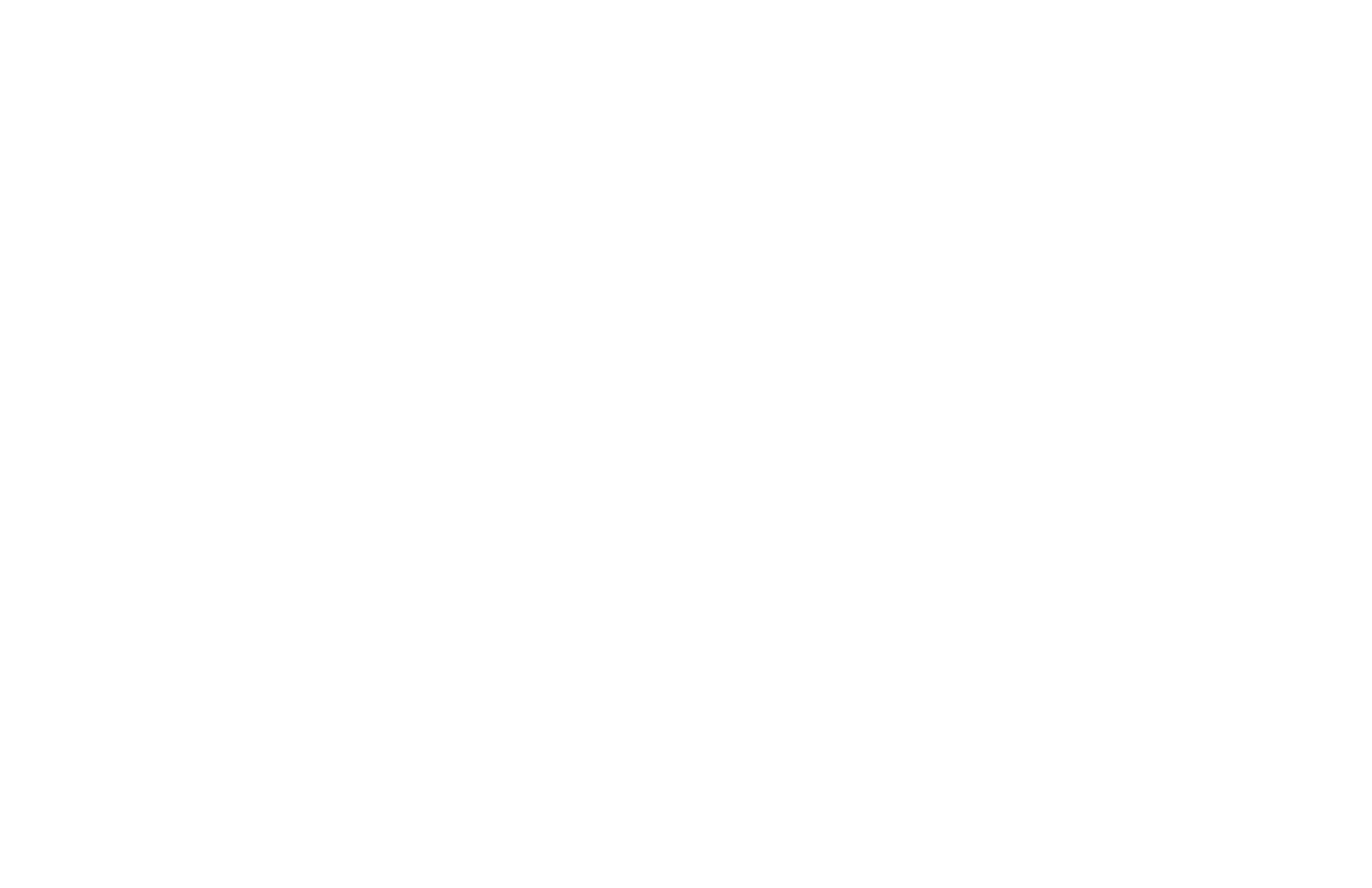## Where Do We Want to Be?







2 US ROUTE 30 MASTER PLAN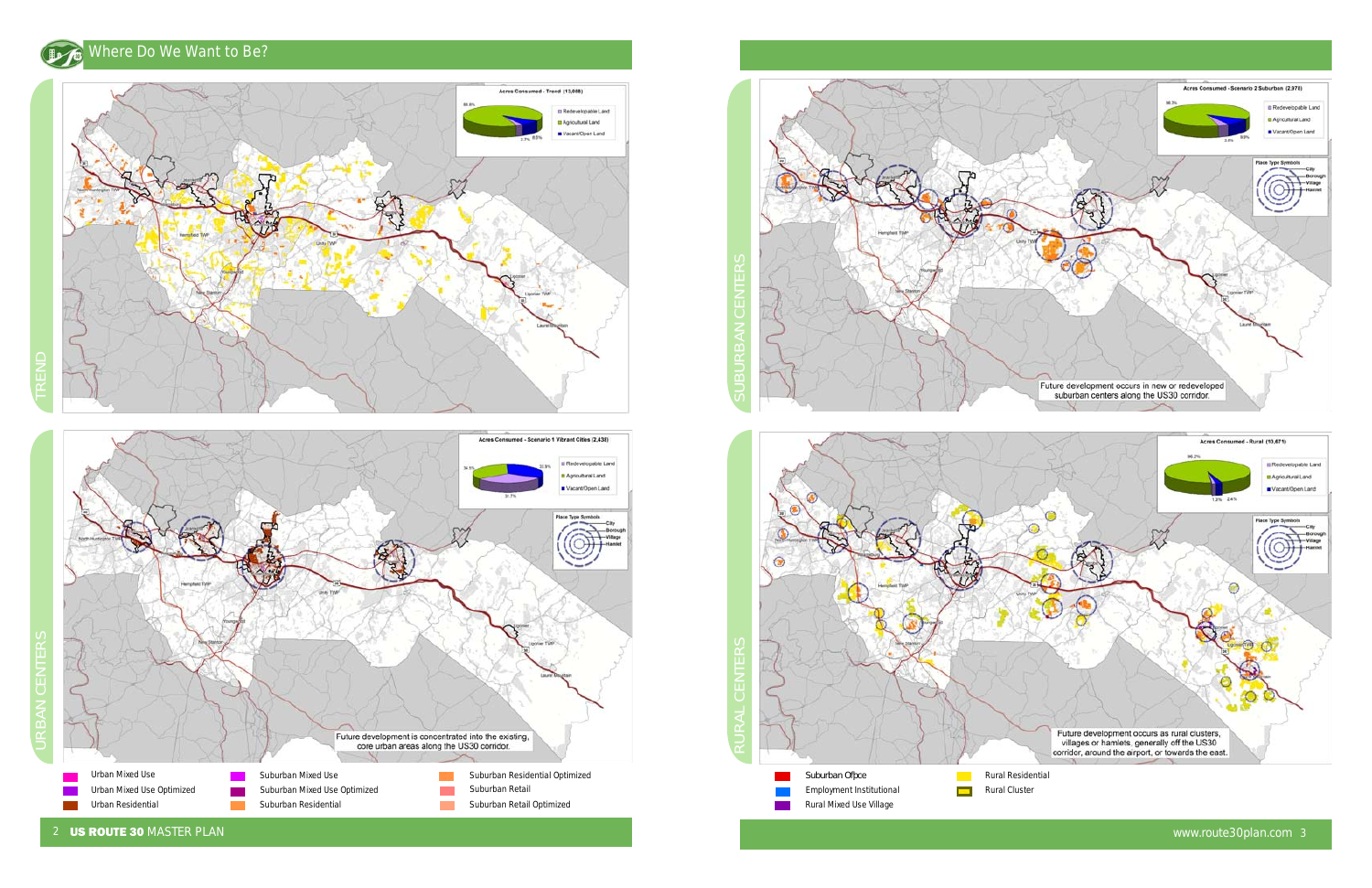PLACETYPES















legend **n** mixed use commercial civic/institutional employment/industrial single family residential multi-family residential park/open space inner circle = 1/8 mile radius  $\odot$ outer circle = 1/4 mile radius (5 min. walk)

**US ROUTE 30 MASTER PLAN**